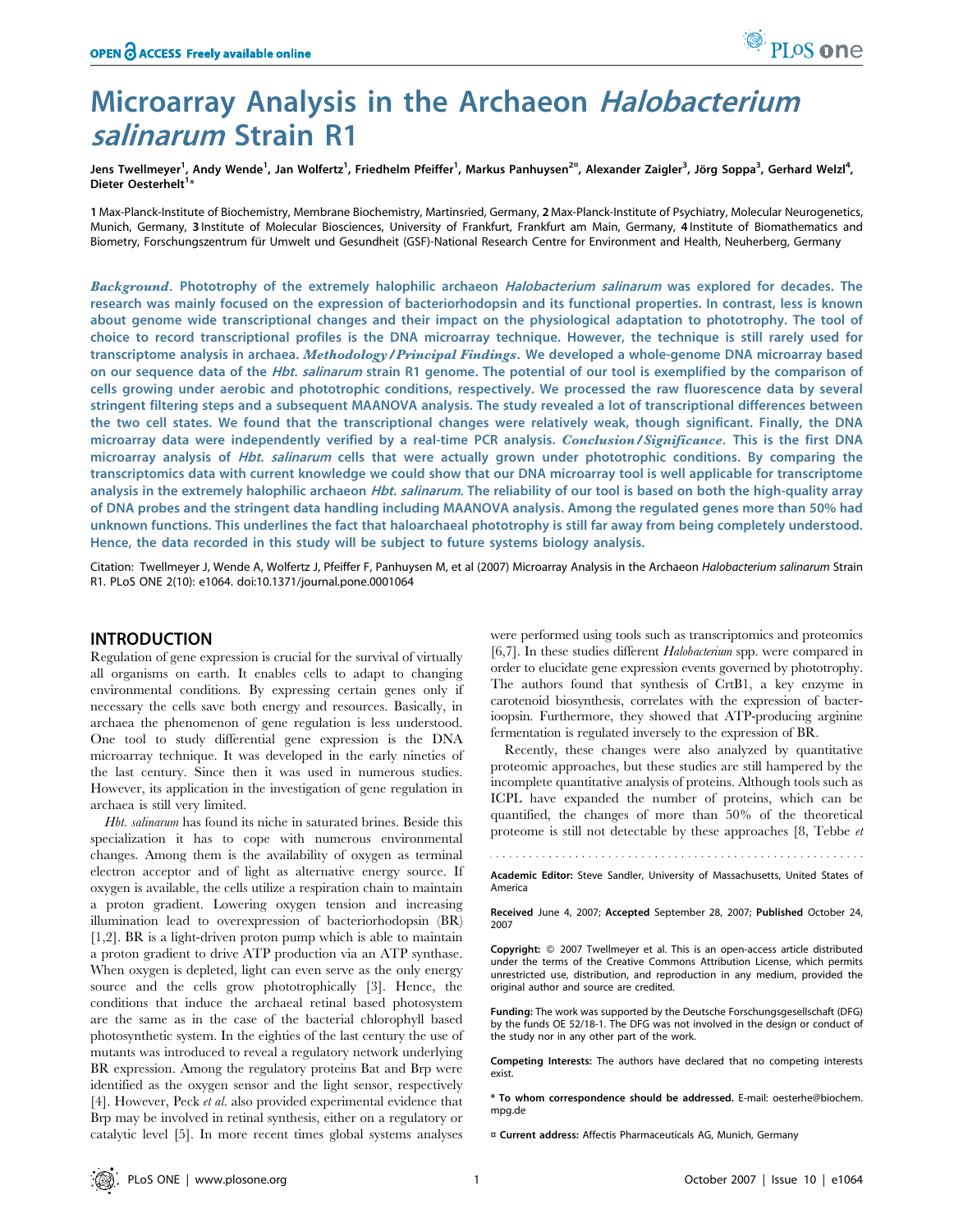al., submitted]. Hence, transcriptional analysis is still superior in regard to the completeness of the analysis of regulatory events. Second, RNA analyses are capable to observe differential expression of genes, which encode cytosolic as well as membrane proteins, with comparatively low technical effort.

Here we describe a PCR-product based DNA microarray approach for examination of genome-wide transcriptional changes that also reliably detects faint changes in gene transcription. We applied our tool to analyze the transcriptional differences in a fundamental biological phenomenon that is driven by surprisingly faint changes in gene expression, i.e. phototrophy in the euryarchaeon Halobacterium salinarum strain R1. For that it was important to optimize the data analysis procedure in order to get reliable data of the weak expression differences. We present the first DNA microarray data set of cells actually grown under anaerobic, phototrophic conditions.

## RESULTS

#### Experiment design

To better understand the complex regulations underlying the adaptations of the energy metabolism we established a wholegenome DNA microarray for Hbt. salinarum strain R1. The manufacture of the microarray was facilitated by the sequencing and annotation of the genome in our group (see www.halolex.mpg. de; [9,10]). Taking into account that aerobic and anaerobic conditions represent very different physiological growth conditions, we initially expected large changes in gene expression. However, previous proteomic results proved the differences in gene expression to be rather small [8, and Tebbe et al., submitted]. In these studies, very few genes were found to be regulated more than threefold. Consequently, the challenge was to detect such small changes in transcript abundances by a high-throughput approach.

Technical as well as biological replications are of great importance for successful transcriptome experiments [11]. We analyzed five independent cultures for each growth condition. The cell cultures were carefully adapted to the respective growth condition prior to transcriptome analysis. Further, samples for RNA isolation were drawn from exponentially growing cells. Our DNA microarray contains five replicates of each gene probe. The cDNAs were hybridized applying the common reference design. For that a ''common reference''-cDNA was generated from a RNA mixture that contained all RNA samples in equal amounts. This cDNA served as reference in all hybridizations [12].

#### Data processing

Due to the fairly small regulation levels it was crucial that the microarray data were processed very carefully. There are numerous software packages for the analysis of spotted microarray experiments. But specific requirements related to experiments and technical conditions make it lucrative to be able to program an individual data preprocessing system using an object-oriented language and integrating existing modules. Hence, the following paragraphs describe shortly how the fluorescence data were preprocessed and statistically analyzed using the MAANOVA package [13] in the R environment (see http://www.r-project.org/).

The fluorescence values of all DNA probes derived from the ten microarrays (5 from aerobic and 5 from phototrophic cells) were collected in a text file. The data were subjected to several preprocessing steps, which included a background correction and two normalization procedures. All these steps were conducted with algorithms written for use in the R environment (source codes available upon request).

A first description of the expression values showed two problems: censored values and values similar to background values. Saturation of the fluorescent signal results in censored data. These data are a specific form of missing data and must be handled carefully.

Background subtraction in general intensifies the problem of generating negative or small values with extreme and unreliable ratios. In our data sets the background fluorescence varied significantly throughout each microarray, but there was a clear coincidence between the green and red fluorescence channel (Figure 1). Consequently, it was feasible to subtract the local background fluorescence from the fluorescence of each probe spot without introducing biases in expression values. Because we wanted to keep as much as possible low intensity signals, we did not simply exclude all fluorescence data below a certain threshold. We used the dependency of green and red fluorescence structure to construct a distance based on the contour lines of a two dimensional normal distribution (Figure 2). Here, it was necessary to use robust estimators for means and standard deviations (Minimum volume ellipsoid, [14]).

There are plenty of biases, which are introduced to microarray experiments for technical reasons, e.g. by printing probes with a multi-pin head, by different incorporation efficiencies of the fluorescent dyes, or by just different fluorescence intensities of individual probes [15]. All these variations have to be carefully inspected and removed before extracting any gene regulation from



Figure 1. Box plots of background sample (upper diagram) and reference fluorescence (lower diagram) values around probe spots. The values are grouped according to the spotting pin. The horizontal line within the boxes shows the median. The borders of the boxes show the 75th and 25th percentiles. The dotted lines outside the boxes indicate upper and lower limit values. Open circles represent individual outlier spots. doi:10.1371/journal.pone.0001064.g001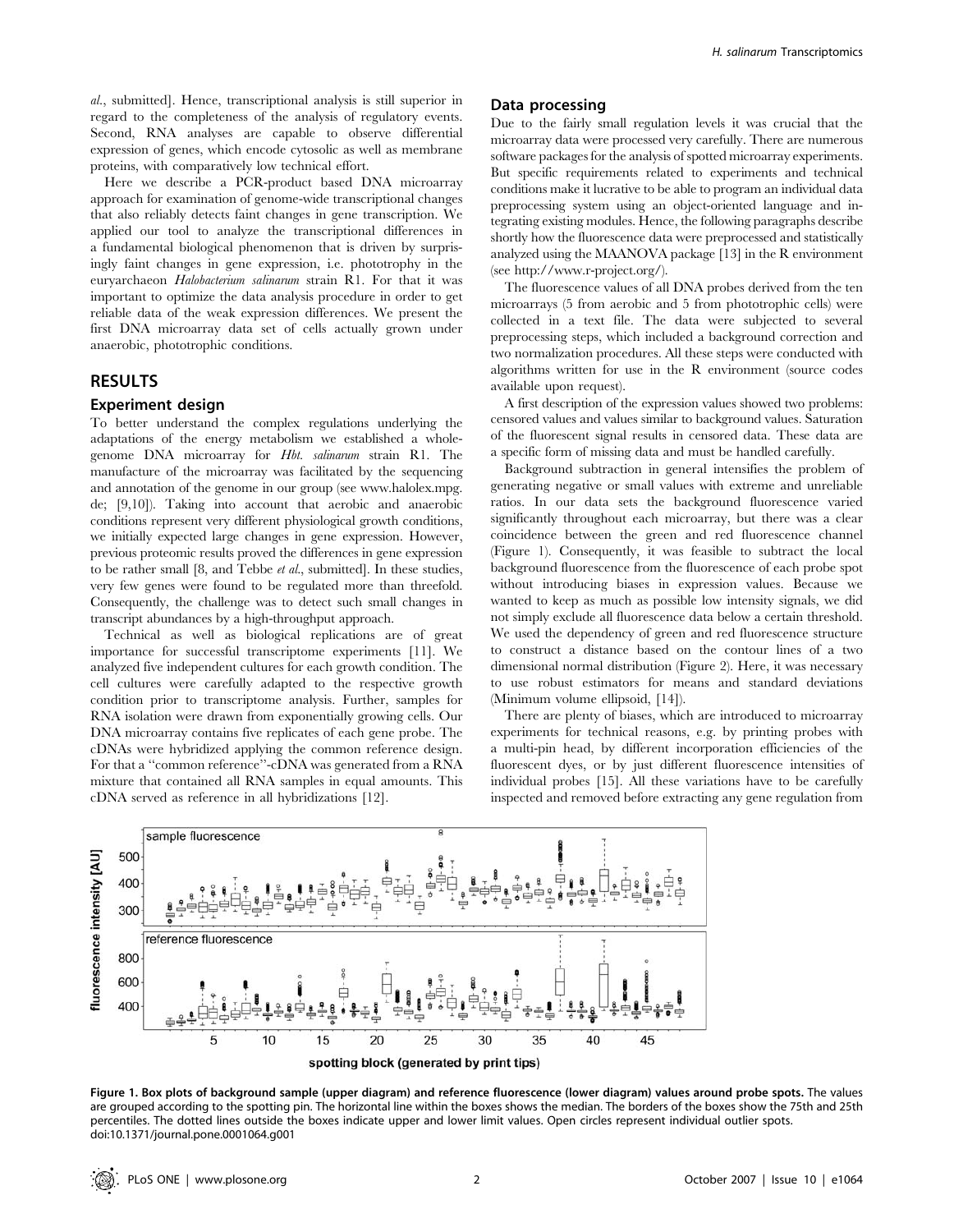

Figure 2. Scatter plots of local background values of probe spots in reference and sample fluorescence channel. The contour lines (green) were calculated using the minimum volume ellipsoid method for all spots printed by an individual pin (red). doi:10.1371/journal.pone.0001064.g002

the data set. Among the methods available a regional median normalization was applicable for our data sets. The indications for that were (i) no dependence of the fluorescence ratios of the two dyes from the fluorescence intensity (Figure 3), (ii) a clear spatial effect generated by spotting of the microarray with a 48-pin print head (where each pin printed one of 48 blocks of probe spots) (Figure 4). Consequently, we normalized the fluorescence ratios so that the median of all probes spotted by the same pin is 1.

The aim of the statistical analysis was to identify differentially expressed genes when comparing aerobically and phototrophically grown cells. The R/maanova package (version 0.97-4) provides a complete work flow for microarray data analysis. Especially ''mixed effect ANOVA'' models are implemented to estimate variance components and to perform F- and t-tests for differential expressions.

One problem with  $R/maanova$  is that it does not tolerate missing, zero or negative intensity data. The R/maanova manual suggests to use non-background subtracted data as input and to ignore bad flags. In our opinion this is risky because on the other hand biased expression values with many unreliable quantities are used. The application of only complete data would cause a strong reduction of the data matrix. Therefore it is necessary to make use of methods which impute missing values. In our data we observed 72 genes (2.7%) with more than 33% missing values. These genes were not further analyzed. Missing values of remaining genes were imputed using an algorithm based on Principal Component Analysis [16].

With these completed data we used the R environment MAANOVA to calculate test statistics for testing the null hypothesis no difference between aerobic and phototrophic growth condition for each gene. The MAANOVA package provides four test statistics, i.e. F1, F2, F3, and Fs. We applied the Fs statistic, which uses a shrinkage estimator for gene-specific variance components based on the James-Stein estimator.



Figure 3. MA plot of raw fluorescence data within a single microarray. The data are colored pin-wise (fluorescence intensities obtained from probes spotted by a certain pin are colored individually). doi:10.1371/journal.pone.0001064.g003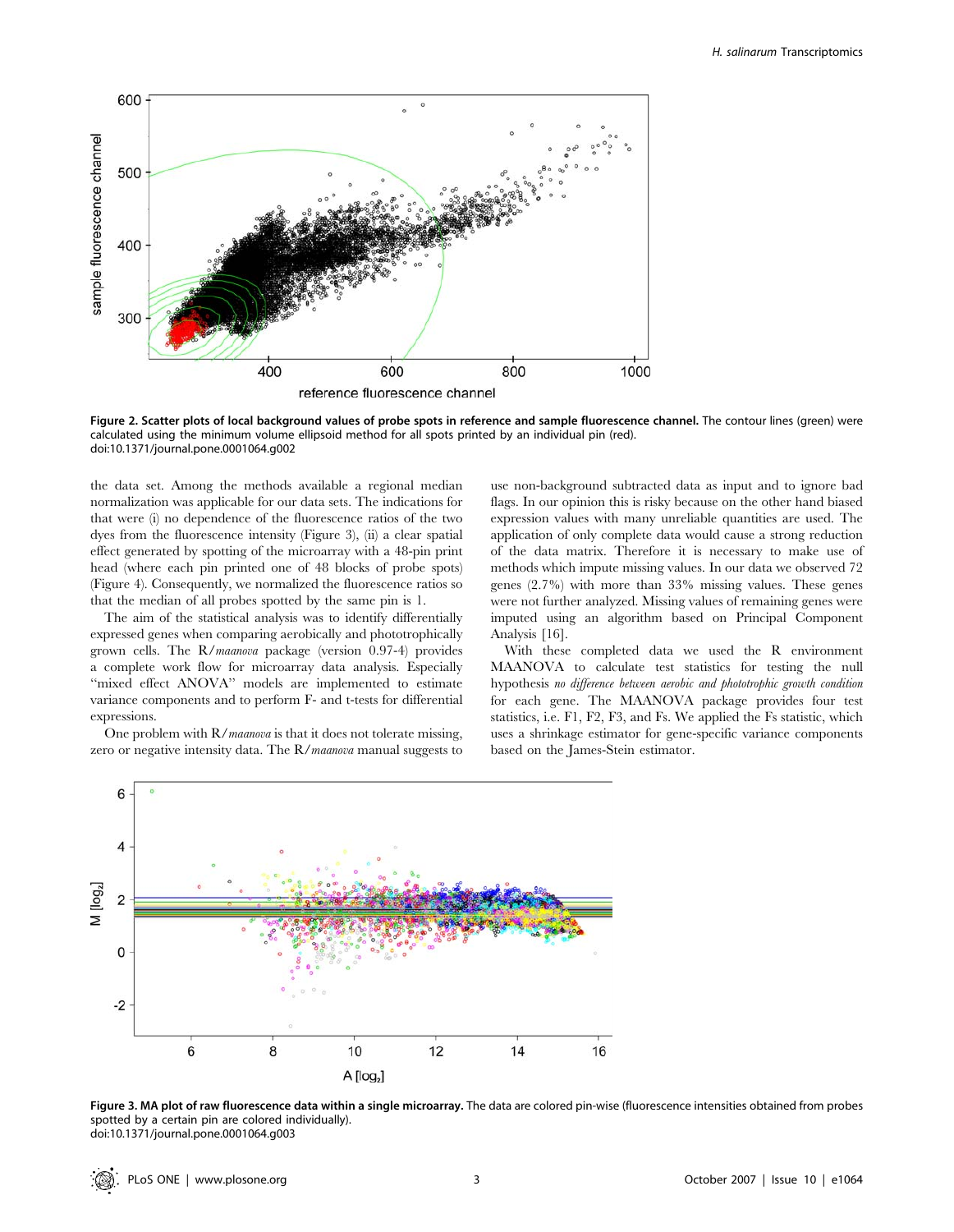

Figure 4. Box plots of sample (upper diagram) and reference fluorescence (lower diagram) values of probe spots. See legend of Figure 1 for a detailed description. doi:10.1371/journal.pone.0001064.g004

The application of formal hypothesis testing provides p-values. These p-values from tests of differential expression summarize the statistical significance of the applied test statistic, based on the variation in gene expression and the error variance. To cope with the problem of multiple test false discovery rates (FDR) adjusted rates were calculated using the step down method [17]. The ranking of the genes is based on these adjusted p-values.

# Expression differences between cells adapted to aerobic and phototrophic conditions

A rank number was associated to all genes, which were analyzable. The rank sorts the genes from the most statistical significantly regulated to the least significantly regulated one. We applied a false discovery rate of 5%, which resulted in a list of 239 significantly regulated genes. Under phototrophic conditions 130 genes were induced and 109 were repressed compared to aerobic growth conditions (see Supporting Information Table S1 for the complete list of regulated genes).

Figure 5 shows a global inspection of the transcription differences between aerobic and phototrophic cells. It reveals that those genes, which are located on the plasmids of Hbt. salinarum strain R1, are obviously underrepresented. Although 25% of the genome is encoded on the four plasmids only 18% of the significantly regulated genes are located there. This difference is mainly due to the small number of regulated genes on pHs2 and no regulated genes at all on pHs4.

Figure 6 illustrates that more than 50% of the regulated genes belong to the function classes hypothetical genes (HY), conserved hypothetical genes (CHY), or genes with no assigned function (NOF). This is nearly the proportion of these three categories on the genome of Hbt. salinarum (60%). The huge number of 129 regulated genes without functional data illustrates, that the change of Hbt. salinarum strain R1 cells between aerobic and phototrophic lifestyle is less understood than one would expect. However, it should be mentioned that even  $E.$  coli, the best studied prokaryote on earth, has a comparably high number of genes without an assigned function.

Among the significantly upregulated genes we found bop, bat,  $crtB1$ , and  $crtB2$ . The induction of the expression of bacterioopsin, the gene product of bop, by phototrophic conditions was already described several decades ago [1]. Bat is a central regulatory protein necessary to activate the transcription of  $b\ddot{o}p$ , whereas  $crtBI$ and crtB2 encode enzymes that catalyze key steps in the synthesis of retinal [7,18]. The transcription of all these genes enables Hbt. salinarum strain R1 to prosper under phototrophic conditions. Taken together, they are responsible for the maintenance of the membrane potential and proton gradient, which allows ATP synthesis without the need for a respiratory chain. Consequently, the fact that we found these genes regulated underlines that the regulation data retrieved by our DNA microarray platform are biologically relevant.



Figure 5. Distribution of all genes versus distribution of significantly regulated genes on the genome. Chr: chromosome; pHs1-4: plasmids. doi:10.1371/journal.pone.0001064.g005



Figure 6. Graphical overview of the functional classification of the significantly regulated genes. doi:10.1371/journal.pone.0001064.g006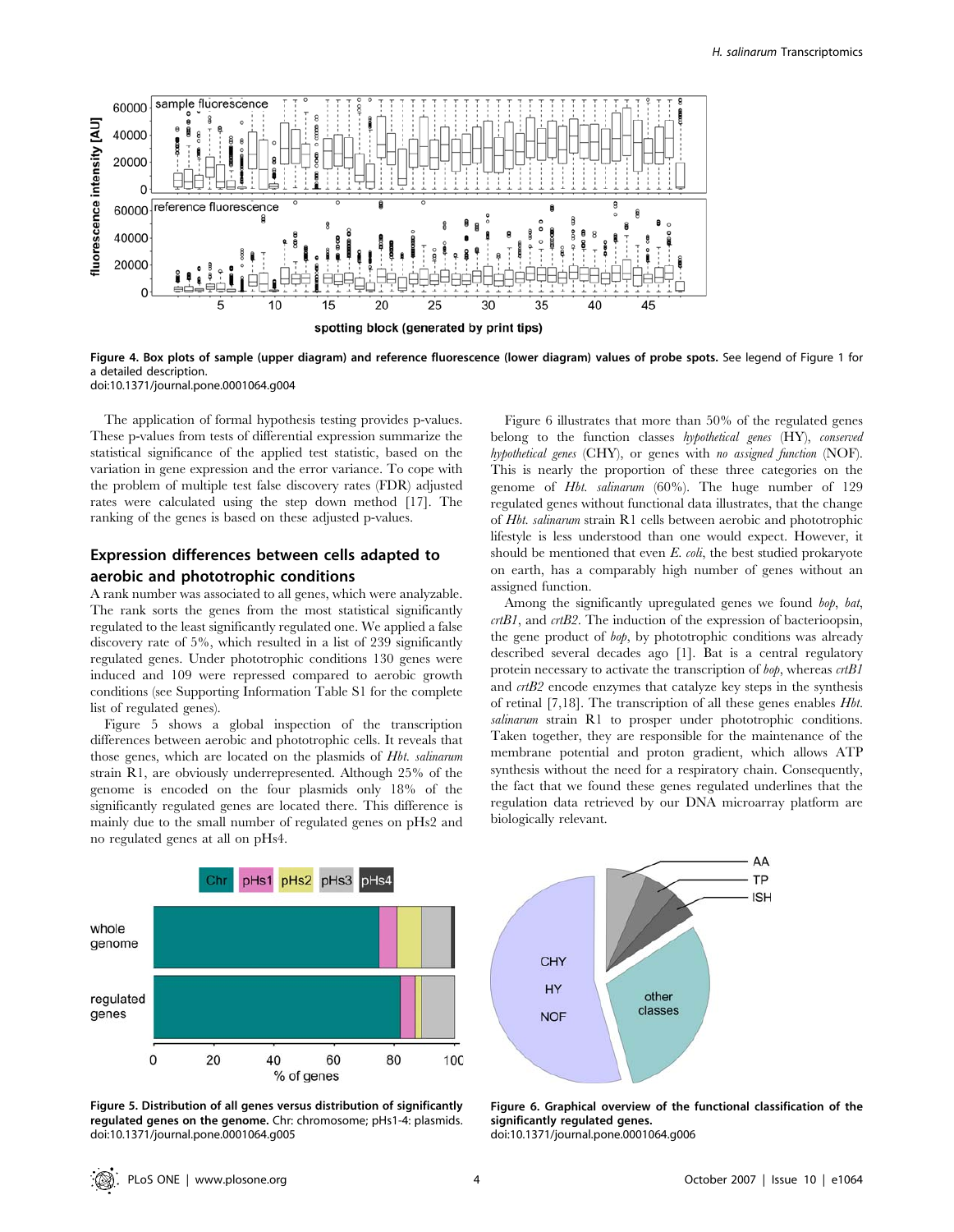Fifteen regulated genes belong to the function class amino acid metabolism (AA). Seven showed increased and eight showed decreased transcript levels during phototrophic growth. Four of these genes are of particular interest: carA, carB, arcB, and arcC. The induced genes *carA* and *carB* encode a carbamoylphosphate (Carb-P) synthase, whereas the repressed genes arcB and arcC encode proteins of the arginine deiminase (ADI) pathway. CarA/B synthesize Carb-P by consumption of 2 ATP. The purpose of the ADI pathway is to hydrolyze Carb-P for generation of 1 ATP. Obviously, contrary regulation of the two gene clusters makes sense. Because ATP is plenty in light, additional ATP generating reactions can be shut down. Synthesis of Carb-P, however, facilitates nucleotide synthesis, which in turn may enhance cell growth. Interestingly, the gene pyrI, encoding a subunit of the aspartate carbamoyltransferase, was also found to be induced in our study. This enzyme catalyzes the conversion of Carb-P to carbamoylaspartate, the first step in pyrimidine synthesis.

Furthermore, we found several genes involved in the energy metabolism of *Hbt. salinarum* to be regulated. Among them  $nu_0C$ , nuoD, nuoK, petB, and dmsB showed increased mRNA levels under phototrophic growth conditions. NuoC, D, and K are subunits of the NADH dehydrogenase. PetB is part of the cytochrome bc complex. DmsB is a chain of the dimethylsulfoxide (DMSO) reductase, which utilizes DMSO as alternative terminal electron acceptor [19]. In contrast,  $c \gamma dA I$ , a subunit of one of the three terminal oxidases, was found to be repressed under phototrophic conditions. The genes korA, korB, and acn encode enzymes that are involved in the TCA cycle. The transcription of these genes was found to be induced under anaerobic conditions. KorA and KorB constitute the 4Fe-4S protein a-ketoglutarate-ferredoxin oxidoreductase, which enables an organism to assimilate  $CO<sub>2</sub>$  by a reductive TCA cycle. Acn is the aconitate hydratase that catalyzes the conversion of citrate to isocitrate.

Its chemotactic apparatus enables Hbt. salinarum to move through its aquatic habitat in order to keep itself at favorable conditions. This very important feature is controlled by a set of 18 sensor proteins, the so-called halobacterial transducers (Htrs), and the bacterial-like CheAY-system [20,21]. Under phototrophic conditions we found a repression of 4 Htr encoding genes, i.e. htrI, htrVIII,  $basT$ , and  $htr18$ . HtrI is involved in phototaxis dependent on orange and UV light, HtrVIII is responsible for aerotaxis, and BasT enables *Hbt. salinarum* to sense the presence of the amino acids Leu, Ile, Val, Met, and Cys [22,23,24]. Finally, for HtrVIII no functional data exist. At least the repression of HtrI and HtrVIII can be easily explained. Typical for phototrophic conditions are strong light intensity and lack of oxygen. These circumstances obviously eliminate the need for high numbers of light sensors and for the presence of oxygen sensors. Additionally to the chemotaxis system, gas vesicles can provide a unidirectional movement of cells, i.e. floating to the surface of a water body. Interestingly, Hbt. salinarum induced as well as repressed the expression of gas vesicle genes. The genes  $g\nu pLI$ ,  $g\nu pKI$ , and  $g\nu pII$  on plasmid pHs1 were induced under phototrophic conditions, whereas  $g\nu pI2$  and  $g\nu pC2$  on the chromosome were repressed. However, the interpretation of that phenotype is not trivial, since gas vesicle formation in Hbt. salinarum R1 is generally impaired by a transposon element in front of the plasmid-borne gvp operon [25,26].

Four genes of the function class transport (TP) were induced and 8 genes were repressed under phototrophic conditions. Most of them encode ABC transport proteins such as permeases, substrate-, and ATP-binding proteins. Basically, the action of ABC transporters should be aided by the abundance of ATP in light. The induction of 4 genes may be explained by the need for the substrates, which are imported by these ABC transporters. Accordingly, repression of 8 transport genes may point to the fact that these are specific to substrates, which are not necessary for phototrophic growth. The general problem with the interpretation of transport protein regulation is that the substrate specificity is not accessible via homology search.

Finally, 11 transposases (function class ISH) showed increased transcript levels under phototrophic conditions. The proteins belong to the COGs 0675, 1943, and 3385. We can just speculate about the reason for the activation of these mobile elements. It might reflect a certain flexibility of the genome. Generally, Hbt. salinarum seems to be very sensitive to environmental changes, because e.g. even a simple freeze-thaw cycle induces mutations that result in phenotypic differences (D Oesterhelt, unpublished observation).

# Validation of transcriptional regulations via quantitative RT-PCR

Due to the small regulation levels it was essential to validate the transcriptional differences found in the DNA microarray experiment by an independent method. For that we chose a quantitative two-step reverse transcription-PCR (RT-PCR). In the first step total RNA was unspecifically transcribed into cDNA by using random hexamer primers. In a second step quantitative real-time PCR was applied using the gene-specific primers shown in Table 1. For that, 6 of the 10 RNA samples (3 of 5 from each growth condition) used for the DNA microarray experiment were applied to RT-PCR. In order to get an overview of the reliability of the microarray data we performed RT-PCRs of 17 genes. Ten of which having statistical ranks from 4 to 221 and, hence, belong to the group of significantly regulated genes. The other 7 genes are distributed over the range of statistically insignificant genes (having statistical ranks from 332 to 2411).

The 10 significantly regulated genes showed a differential expression in the RT-PCR as well (Table 2). But only in the case of OE3107F and OE3136F the expression ratio was quite high  $(>10)$ . Comparatively small regulation levels were also observed in quantitative proteomic studies on aerobic/phototrophic cells [8, Tebbe et al., submitted]. As expected the RT-PCR data of the 7 genes with ranks lower than 239 showed much less consistency with the DNA microarray data. In the case of arcA and crtI1 the RT-PCR data even indicated a gene regulation although the DNA microarray approach did not. This phenomenon is discussed in detail below. In spite of that, the RT-PCR results basically suggest that our DNA microarray platform reliably detects gene regulations, even those with small amplitudes.

## **DISCUSSION**

The objective of this study was to provide a tool for the analysis of regulatory events in *Halobacterium salinarum* strain R1. For that, we constructed a microarray containing probes for 97% of the genome of this halophilic archaeon. Due to the fact that we spotted every probe in five replicates the DNA microarray comprised more than 13500 probe spots. This sophisticated hardware was combined with several stringent data preprocessing steps and a statistical analysis based on the MAANOVA package of Wu et al. [13]. Together, our setup allows a reliable detection of gene regulations even if these are rather small. Consequently, our DNA microarray is currently applied by several further researchers to answer biological questions in Hbt. salinarum.

An evidence for the reliability of our data is the fact that several genes necessary for BR production were found to be induced. This phenotype is known for decades and, thus, is a good indicator for true biological relevance. Another measure for reliability is the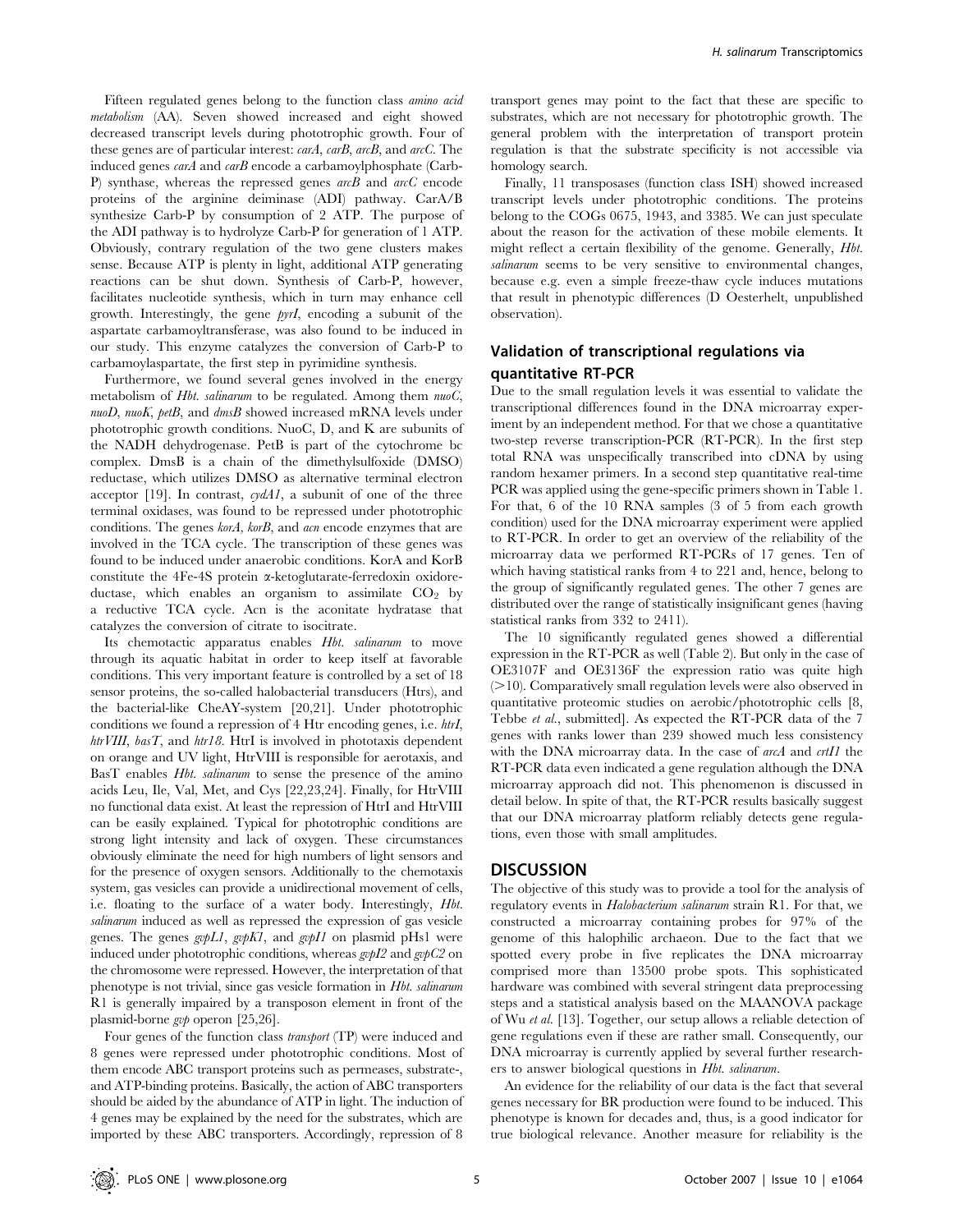| <b>Table 1.</b> Sequences of primers used for quantitative RT-PCR<br>analysis. |                                       |                               |  |  |
|--------------------------------------------------------------------------------|---------------------------------------|-------------------------------|--|--|
| Gene ID                                                                        | Forward primer (5'-3')                | Reverse primer (5'-3')        |  |  |
| <b>OE1710R</b>                                                                 | AACCCGGACCTCGAAGTGAT                  | CCGTAGATGCGGTTGTCCAT          |  |  |
| OE2225F                                                                        | AGAACAACGTCCCGATGGG                   | TCGGCTGGTAGGTCATTTCG          |  |  |
| <b>OE2868R</b>                                                                 | <b>GTTCACCCACATCTCGGTCC</b>           | GGCCAGACTCTCCAATCCAC          |  |  |
| OE3093R                                                                        | GAGGAGGTCACCACGTTCATC                 | GACGACCCACGGAGGTACTC          |  |  |
| OE3100F                                                                        | <b>TCGGCACTGTCGAAGACATC</b>           | CGGAGAGCCGGTACGTGAT           |  |  |
| OE3102R                                                                        | GGCGTCTACCTGTTGGGTATG                 | GCAGGTTCTCGAAATGCTCG          |  |  |
| OE3107F                                                                        | TTTCCAGCGTCGCTCAACA                   | CAAAACGTCATGCCGAACG           |  |  |
| OE3136F                                                                        | CCGATGAATGTGATCTCCCGT                 | <b>TGTACTCGCTGACGTGTTTCCC</b> |  |  |
| OE3381R                                                                        | TGGAGAAAACCGACCAGATCG                 | <b>TTGTCCTTGAAGAAGATGCGG</b>  |  |  |
| OE3468R                                                                        | ACTTCTACGAGCTCACCCGC                  | AGGACTCGAACAGCTCGTGG          |  |  |
| <b>OE3554F</b>                                                                 | GGTGGCCAAACGACAAGTTC                  | <b>TCAGCAGGCTCTCCTCGAAG</b>   |  |  |
| OE3556R                                                                        | GCGACACCGAGAAAATGGACT                 | <b>ATAGCCGTGGTTCTGTGTGGTC</b> |  |  |
| <b>OE3980R</b>                                                                 | <b>GCCGAAACCCTCCTGTTGT</b>            | CGAGTGCCAGACGCAGAAG           |  |  |
| OE3983R                                                                        | CTCACGTTCCTGGCTGTCG                   | TCGTGTATGACAGCGCCAAC          |  |  |
| <b>OE4217R</b>                                                                 | ATGGACATGCAGCAGATCCTC                 | <b>TGGCGTTGTAGACGATCTTGAC</b> |  |  |
| <b>OE5205R</b>                                                                 | TTCGAGCACGACGAGATGATG                 | ATCGTGAACATGTCGGTGAGC         |  |  |
| <b>OE5206R</b>                                                                 | TCGACATCGTTGAGGCAGAA                  | AGCACGATCCTTGTCGATGAC         |  |  |
| <b>OE5208R</b>                                                                 | AGGCCATCACGAACTTCCTGA                 | ATCGTAGTCCTCCTGGATCCCA        |  |  |
| <b>OE7065F</b>                                                                 | ACGTACGGACTAACGAGCAGC                 | GGAAGCTCATTGGGATACCG          |  |  |
|                                                                                | doi:10.1371/journal.pone.0001064.t001 |                               |  |  |

doi:10.1371/journal.pone.0001064.t001

independent verification of DNA microarray data by quantitative RT-PCR. We found that all significant genes tested by this method showed the same regulation as found by the DNA microarray analysis. Interestingly, in the RT-PCR approach nearly all genes showed higher regulation levels. This behavior is already known

Table 2. Comparison of microarray data and quantitative RT-PCR analysis.

| Rank           | <b>ORF</b>     | Gene  | <b>Ratio MA</b> | <b>Ratio RT-PCR</b> |
|----------------|----------------|-------|-----------------|---------------------|
| $\overline{4}$ | <b>OE3093R</b> | crtB1 | 1.55            | 2.25                |
| 10             | <b>OE3107F</b> |       | 1.74            | 27.92               |
| 12             | <b>OE3556R</b> | carA  | 1.64            | 2.23                |
| 14             | <b>OE3554F</b> | carB  | 1.25            | 4.70                |
| 31             | <b>OE5206R</b> | arcC  | 0.83            | 0.17                |
| 60             | <b>OE1710R</b> | korB  | 1.27            | 3.17                |
| 87             | <b>OE5205R</b> | arcB  | 0.88            | 0.47                |
| 139            | <b>OE2225F</b> | dmsB  | 1.33            | 1.81                |
| 198            | <b>OE7065F</b> | cydA1 | 0.78            | 0.67                |
| 221            | OE3136F        |       | 0.75            | 0.07                |
| 332            | <b>OE3468R</b> | crtl2 | 1.17            | 0.98                |
| 388            | <b>OE2868R</b> | sdhC  | 0.79            | 0.88                |
| 500            | <b>OE3983R</b> | crtY  | 0.86            | 1.36                |
| 1030           | <b>OE5208R</b> | arcA  | 1.09            | 0.25                |
| 1273           | <b>OE3102R</b> | brp   | 1.02            | 1.92                |
| 2290           | <b>OE3381R</b> | crtl1 | 1.07            | 0.21                |
| 2411           | <b>OE3980R</b> | blh   | 1.00            | 1.84                |

doi:10.1371/journal.pone.0001064.t002

and led to the conclusion that microarray experiments are superior in order to identify regulatory trends in gene expression rather than giving the researcher a clue of quantitative regulation values for single genes [27].

Seven other genes were tested by RT-PCR, which were rejected by the statistical analysis as being not significantly regulated. Indeed, the coincidence between DNA microarray and RT-PCR results was clearly lower. The RT-PCR further revealed a four- to fivefold regulation for 2 genes, i.e. *crtI1* and *arcA*. However, also these two were not selected as being regulated by the microarray approach. The contradiction between DNA microarray and RT-PCR results may have several reasons: (i) cross-hybridization on the DNA microarray, (ii) only 3 of 5 RNAs from each growth condition were used for the RT-PCR analysis, and (iii) the RT-PCR data showed higher standard deviations. In case of crtI1 cross-hybridization may be indeed the problem. The gene is highly homologous to *crtI2*, which is also among the non-significant genes, and showed no regulation in the DNA microarray as well as in the RT-PCR experiment. Though, the contradicting results for arcA may indicate that our stringent data handling possibly generated a reasonable number of ''false negatives'' among the non-significant genes. This is because arcA is part of the same operon as  $arcB$  and  $arcC$ , which were found to be regulated in both experimental approaches. ArcR, the putative regulator of these genes, is also encoded in this operon. According to our data  $arcR$  is not regulated during phototrophic growth. This corresponds well with the observation that the  $arcR$  mRNA is not subject to regulation but remains at a constant level no matter if aerobic or anaerobic conditions are present [28].

Transcriptome analyses enable the researcher to detect changes in expression of both cytosolic and membrane proteins. In the present study 181 of the regulated genes encode cytosolic proteins, and 53 genes encode putative integral membrane or membraneattached proteins. Furthermore, 5 genes encode proteins, which are probably secreted into the medium. Such comprehensive description of gene expression is an advantage of microarray analyses. In contrast, proteomic analyses would need an extensive effort of time and material to give a similarly complete picture. So far, two studies reported gene expression data of Hbt. salinarum grown aerobically and phototrophically. Both applied quantitative proteomics tools [8, Tebbe et al., submitted]. Bisle et al. investigated the membrane-located proteome. The investigation was still hampered by the low number of quantifiable proteins. Tebbe et al. applied the ICPL technique to quantify changes in the cytosolic proteome. In both studies the intensity of gene regulation turned out to be very faint. The same was found in the present analysis of gene transcript levels. As done in the present report, both proteomic studies analyzed cells, which were fully adapted to the growth conditions of interest. However, experiments conducted in our group indicate that the gene expression differences are much larger when observing the transition of cells from aerobic to phototrophic growth conditions in a time-resolved manner (J Twellmeyer, unpublished results).

Both the transcriptomics as well as the proteomics approaches showed an induction of the structural gene for bacterioopsin (bop) and its regulator (bat). Furthermore, both showed an induction of the DMSO reductase complex and a cytochrom C reductase under anaerobic conditions. These regulations, although rather weak, make sense in a physiological view and were also reported in a previous transcriptomics study [19]. Beside the regulatory overlap we also found six cases, in which transcriptomics data contradicted the proteomics results, e.g. the thiamin biosynthesis protein ThiC, the transducer protein HtrI, and a secreted hydrolase. In these cases our study showed an inverse regulation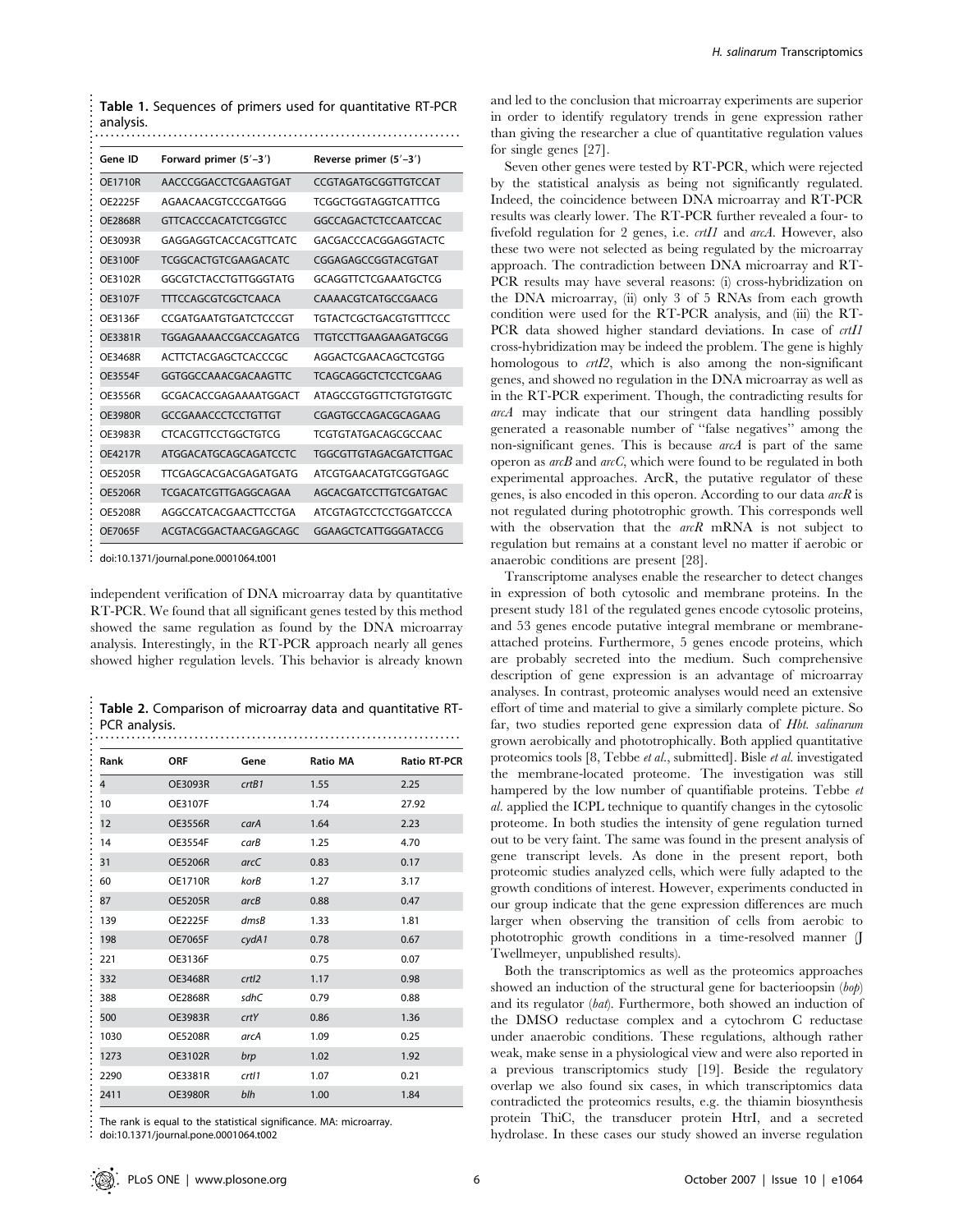compared to the proteomics results for functionally linked proteins or for members of a polycistronic operon. Up to date it was not shown for archaea that higher transcript levels lead to higher protein levels, which is a matter of fact in bacteria. Hence, the contradictory regulations point to a partial independence of gene translation from transcriptional regulation. In fact, a recent study in Halobacterium NRC-1 showed that changes in mRNA abundance very often correlate with changes in protein abundance [29]. Whitehead et al. could also show that decreases in mRNA correlate better with decreases in protein abundance if a time lag of 30 minutes is considered. These findings further underline that transcriptomics approaches described represent a useful way to investigate gene expression changes in Hbt. salinarum.

So far, one transcriptomics study exists, which aimed to explore the differences in gene expression concerning energy transduction under aerobic and phototrophic conditions, respectively [7]. However, the authors applied a strategy completely different to the present study. They compared the transcriptomes of two closely related Halobacterium strains, i.e. NRC-1 and S9 plus two mutants descending from S9. All were grown aerobically in light. In strain S9 expression of BR is not physiologically controlled but rather it is constitutively activated. Hence, this strain was considered to mimic the anaerobic, illuminated state of Halobacter- $\dot{u}$  cells. In contrast, we compared cells of one strain  $(R1)$  grown under aerobic (in darkness) and anaerobic (in light) conditions.

Despite of the completely different approaches a reasonable overlap of gene regulations found by each study is visible. Interestingly, the overlap is not restricted to genes relevant for BR production and assembly. Both studies revealed an unexpected high proportion of genes with unknown functions among the regulated genes. Further correlations are the repression of genes driving ATP generation by arginine degradation, and the induction of the a-ketoglutarate-ferredoxin oxidoreductase KorAB, what supports a potential reductive TCA cycle. Contradicting results concern the expression of carbamoylphosphate synthase and aspartate carbamoyltransferase. Both catalyze the synthesis of Carb-P and channel it into the nucleotide synthesis. The present study showed repression of 4 Htrs and induction of 11 transposon elements. Both of which were not observed by Baliga et al. On the other hand, we did not observe induction of the superoxide dismutase genes sod1 and sod2 by phototrophic conditions. In our view the mentioned differences illustrate the advantage of comparing cells actually growing under the conditions of interest instead of using different genotypes. Our strategy provided a broader and more complete view of the transcriptome governed by phototrophy. Especially the induction of sod genes is unlikely under anaerobic conditions.

Since most of the expression differences were quite faint, it is uncertain, what impact these may have on the adaptation of the organism to environmental changes. Future functional interpretation of the regulatory data will benefit from the reconstruction of the genome scale metabolic network of Hbt. salinarum. This in silico network successfully predicted already the flux of 15 amino acids during growth of *Hbt. salinarum* (Gonzalez et al., submitted). Currently, the network is used to examine, which metabolic pathways are probably utilized differently under aerobic and phototrophic growth conditions, respectively (Gonzalez et al., in preparation).

Finally, more than 50% of the genes found to be differentially transcribed miss any functional data or even hints to their functional role. This shows that long standing research about biosynthesis of the purple membrane, which is essential for phototrophy of Haloarchaea, has not revealed all phenomena and metabolic effects driven by this growth condition. Basically, the

reliable identification of regulated genes by a high-throughput method such as the DNA microarray technique provides a solid base for further experimental analysis. However, the high proportion of unknown genes is a drawback inherent to virtually any organism. It clearly impairs the interpretation of the collected data. Combining high-throughput data sets with systems biology approaches might provide an additional tool to understand the physiology of phototrophy.

## MATERIALS AND METHODS

#### Growth of Hbt. salinarum

For aerobic growth *Halobacterium salinarum* strain R1 (DSM671) was shaken with 105 rpm in the dark at  $40^{\circ}$ C in 35 ml of complex medium [30] in 100 ml flasks. For anaerobic phototrophic growth the flasks were sealed with a silicon septum and shaken at  $40^{\circ}$ C with 105 rpm in front of a white light source in the same volume of complex medium. Cell growth was assessed by measuring optical densities using a Klett-Summerson Photoelectric Colorimeter (Klett Manufacturing, New York, USA). Cells used for RNA isolation were subcultured three times to the mid-exponential phase (cell density 30-40 Klett) under aerobic or phototrophic conditions to allow a full adaptation to the corresponding growth condition. All experiments were replicated five times with independently grown cultures.

#### Manufacture of DNA microarrays

DNA probes for 2774 open reading frames (see http://www. halolex.mpg.de) of the *Hbt. salinarum* strain R1 genome were amplified by PCR. The genome-scale primer design was accomplished with the program PrimeArray [31]. The primers were purchased from Metabion (Martinsried, Germany). The sequences of the primers are available upon request. Gene amplification was carried out in  $100 \mu$ l reactions with HotStarTaq (Qiagen, Hilden, Germany) according to the instructions of the manufacturer. The reaction mixture contained 20 ng genomic DNA and  $0.5 \mu M$  of each specific primer. All PCR products were quality checked by agarose gel electrophoresis. Furthermore, a randomly selected subset of 20% was checked by sequencing. Sequences were verified by BLAST search against the HaloLex database (http://www.halolex.mpg.de). Finally, the DNA probes cover 97% of the Hbt. salinarum strain R1 genes. The PCR products were purified using MultiScreen-PCR 96-well filter plates (Millipore, Eschborn, Germany), resuspended in a 3xSSC-buffer (450 mM NaCl, 45 mM sodium citrate) containing 1.5 M betaine (N,N,N-trimethylglycine), and transferred to 384-well plates for arraying.

Five replicates of each probe were spotted with a  $200 \mu m$ center-to-center spacing with 48 quill-pins on a Virtek ChipWriter Pro (Bio-Rad Laboratories GmbH, Munich, Germany) onto  $\gamma$ amino-silane coated CMT-GAPS-II glass slides (Corning, Schipol-Rijk, NE). Subsequently, the slides were processed as described by Diehl et al. [32].

#### Isolation of total RNA

Total RNA was extracted from cultures grown to 30-40 Klett using peqGOLD RNApure (peqLAB Biotechnology, Erlangen, Germany) according to the manufacturers instructions. After dissolving the RNA in RNase-free  $H_2O$  the residual DNA was treated with the DNase kit DNA-free (Ambion, Huntington, UK) following the manufacturers instructions. The yield and purity of the RNA was determined with RNA 6000 Nano LabChip Kits using an Agilent 2100 Bioanalyzer (Agilent Technologies, Karlsruhe, Germany).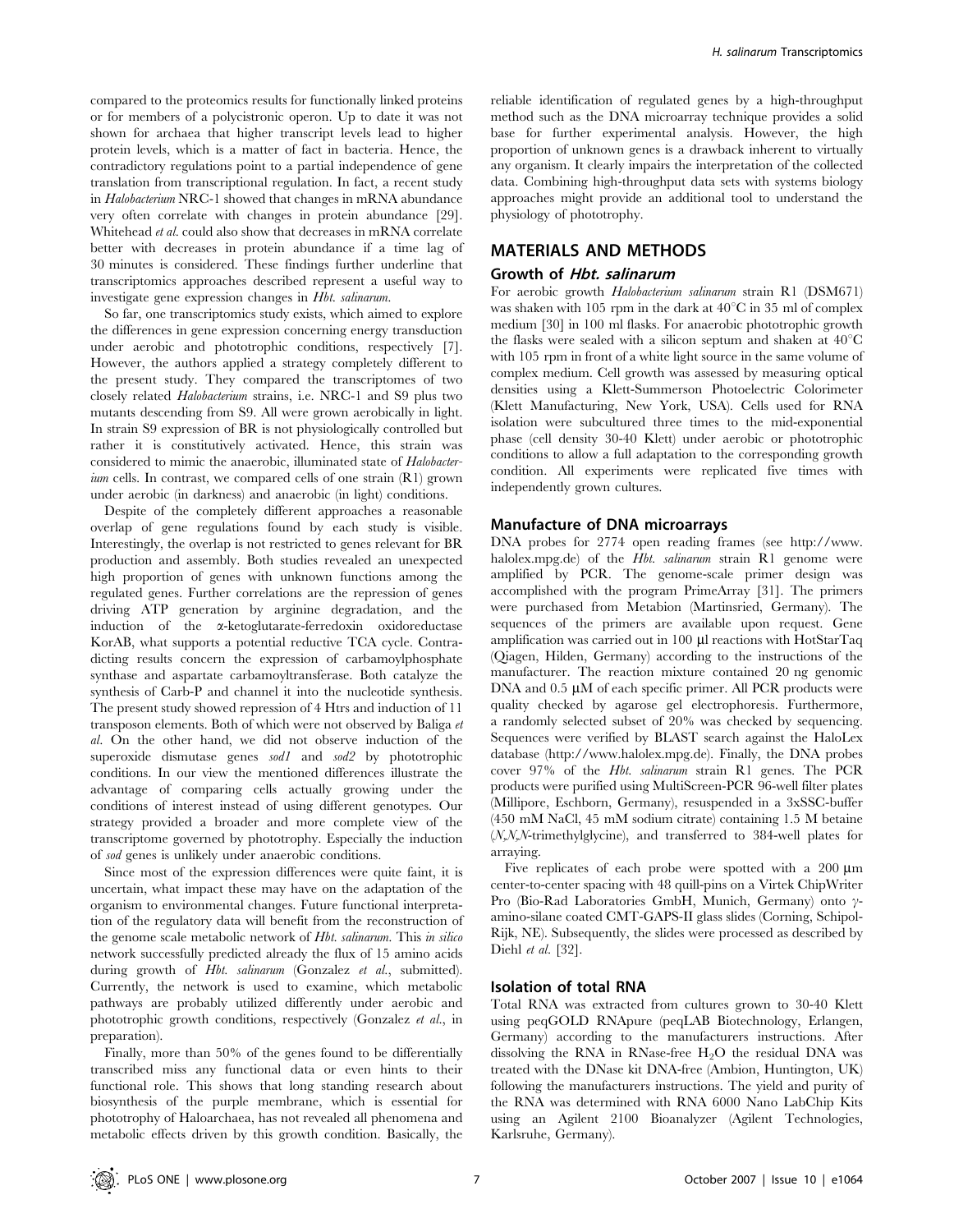#### Preparation and hybridization of cDNA

Synthesis of  $Cv5/Cv3$ -labeled cDNA from 5  $\mu$ g DNA-free total RNA per labeled cDNA was performed using CyScribe First-Strand cDNA Synthesis Kit (GE Healthcare, Freiburg, Germany) with enclosed random nonamer primers and Cy3- and Cy5-dUTP (GE Healthcare, Freiburg, Germany) following the manufacturers instructions. Subsequently, the reaction was stopped, the RNA template was chemically degraded and the cDNA was cleaned and concentrated as described elsewhere [33]. The microarray hybridizations were designed as common reference experiments. Therefore, a pool of all RNA samples of each experiment was reverse transcribed to Cy5-labeled cDNA and served as reference in all hybridizations. Consequently, the individual RNA samples ended up as Cy3-labeled cDNA. This experiment design eliminates the need for a ''dye-swap'' and is more open to other experimental objectives such as transcriptome analyses over a certain time-course.

A detailed description of the hybridization procedure is given in [33]. Briefly, the microarrays were prehybridized, the Cy5- and Cy3-labeled cDNAs were mixed with hybridization buffer (30 ml final volume), applied to the microarray, and covered with a Hybrislip HS (Sigma-Aldrich, Taufkirchen, Germany). Hybridization of the cDNA was carried out over night at  $64^{\circ}$ C in sealed hybridization chambers (Corning, Schipol-Rijk, NE). The microarray slides were washed four times and dried by centrifugation for 5 min at 600 g. The fluorescence intensities were detected using the GenePix 4000B microarray scanner and the corresponding image-analysis software GenePixPro 4.0 (Axon Instruments, Union City, USA). These raw data were further processed as described in detail in the results section. The source codes of the algorithms for preprocessing and statistical analysis of the microarray data are available upon request. The microarray data have been submitted to ArrayExpress (www.ebi.ac.uk/arrayexpress) under the accession number E-MEXP-1096.

#### **REFERENCES**

- 1. Sumper M, Reitmeier H, Oesterhelt D (1976) Biosynthesis of the purple membrane of halobacteria. Angew Chem Int Ed Engl 15: 187–94.
- 2. Sumper M, Herrmann G (1976) Biogenesis of purple membrane: regulation of bacterio-opsin synthesis. FEBS Lett 69: 149–52.
- 3. Oesterhelt D, Krippahl G (1983) Phototrophic growth of halobacteria and its use for isolation of photosynthetically-deficient mutants. Ann Microbiol B134: 137–150.
- 4. Shand RF, Betlach MC (1991) Expression of the bop Gene Cluster of Halobacterium halobium Is Induced by Low Oxygen Tension and by Light. J Bacteriol 173: 4692–4699.
- 5. Peck RF, Echavarri-Erasun C, Johnson EA, Ng WV, Kennedy SP, et al. (2001) brp and blh are required for synthesis of the retinal cofactor of bacteriorhodopsin in Halobacterium salinarum. J Biol Chem 276: 5739–5744.
- 6. Baliga NS, Kennedy SP, Ng WV, Hood L, DasSarma S (2001) Genomic and genetic dissection of an archaeal regulon. Proc Natl Acad Sci U S A 98: 2521–2525.
- 7. Baliga NS, Pan M, Goo YA, Yi EC, Goodlett DR, et al. (2002) Coordinate regulation of energy transduction modules in Halobacterium sp. analyzed by a global systems approach. Proc Natl Acad Sci U S A 99: 14913–14918.
- 8. Bisle B, Schmidt A, Scheibe B, Klein C, Tebbe A, et al. (2006) Quantitative profiling of the membrane proteome in a halophilic archaeon. Mol Cell Proteomics 5: 1543–1558.
- 9. Klein C, Garcia-Rizo C, Bisle B, Scheffer B, Zischka H, et al. (2005) The membrane proteome of Halobacterium salinarum. Proteomics 5: 180–197.
- 10. Tebbe A, Klein C, Bisle B, Siedler F, Scheffer B, et al. (2005) Analysis of the cytosolic proteome of Halobacterium salinarum and its implication for genome annotation. Proteomics 5: 168–179.
- 11. Lee ML, Kuo FC, Whitmore GA, Sklar J (2000) Importance of replication in microarray gene expression studies: statistical methods and evidence from repetitive cDNA hybridizations. Proc Natl Acad Sci U S A 97: 9834–9839.
- 12. Yang YH, Speed T (2002) Design issues for cDNA microarray experiments. Nat Rev Genet 3: 579–588.
- 13. Wu H, Kerr MK, Cui X, Churchill GA (2003) MAANOVA: a software package for the analysis of spotted cDNA microarray experiments. In: Parmigiani G,

#### Reverse transcription of RNA and quantitative PCR

 $5 \mu$ g total RNA were reverse transcribed with 0.55  $\mu$ g random hexamer primer (Promega, Mannheim, Germany) using Superscript III (Invitrogen, Karlsruhe, Germany). The quantitative PCR reactions were done in a GeneAmp 5700 Sequence Detection System (Applied Biosystems, Darmstadt, Germany) using the SYBR Green PCR Master Mix Kit (Applied Biosystems). The final reaction volume was  $25 \mu l$  with  $1 \mu l$  of the reverse transcription reaction as template. Primers were designed with Primer Express 2.0 (Applied Biosystems) and were applied in a final concentration of  $0.2 \mu M$  (see Table 1 for primer sequences). Transcript level differences were calculated by a relative quantification approach using an internal standard gene [34]. The gene  $fdx$  (OE4217R) was used as internal standard, since it was shown to be constitutively expressed [35]. For all calculations the mean- $C_t$ of 3 replicate reactions per primer pair was used.

# SUPPORTING INFORMATION

Table S1 Complete list of significantly regulated genes. cytopl: cytoplasmic protein; transm: integral membrane protein; anchN\_lip: membrane attached protein.

Found at: doi:10.1371/journal.pone.0001064.s001 (0.17 MB PDF)

#### ACKNOWLEDGMENTS

#### Author Contributions

Conceived and designed the experiments: DO JT. Performed the experiments: JT. Analyzed the data: JW FP GW. Contributed reagents/ materials/analysis tools: MP AZ. Wrote the paper: AW GW. Other: Construction of DNA microarray: AW JT. Establishment of DNA microarray analysis: AZ JT. Initiated the project: DO JS. Supervised AZ: JS. Wrote algorithms for data processing and statistical analysis: GW. Supervised the project: DO.

Garrett E, Irizarry R, Zeger S, eds. The Analysis of Gene Expression Data: Methods and Software. New York: Springer-Verlag. pp 313–341.

- 14. Rousseeuw PJ, Leroy AM (1987) Robust Regression & Outlier Detection. New York: Wiley.
- 15. Mary-Huard T, Daudin JJ, Robin S, Bitton F, Cabannes E, et al. (2004) Spotting effect in microarray experiments. BMC Bioinformatics 5: 63.
- 16. Troyanskaya O, Cantor M, Sherlock G, Brown P, Hastie T, et al. (2001) Missing value estimation methods for DNA microarrays. Bioinformatics 17: 520–525.
- 17. Benjamini Y, Hochberg Y (1995) Controlling the false discovery rate–A practical and powerful approach to multiple testing. J R Stat Soc Ser B Stat Method 57: 289–300.
- 18. Gropp F, Betlach MC (1994) The bat gene of Halobacterium halobium encodes a transacting oxygen inducibility factor. Proc Natl Acad Sci U S A 91: 5475–5479.
- 19. Muller JA, DasSarma S (2005) Genomic Analysis of Anaerobic Respiration in the Archaeon Halobacterium sp. Strain NRC-1: Dimethyl Sulfoxide and Trimethylamine N-Oxide as Terminal Electron Acceptors. J Bacteriol 187: 1659–1667.
- 20. Rudolph J, Oesterhelt D (1995) Chemotaxis and phototaxis require a CheA histidine kinase in the archaeon Halobacterium salinarium. EMBO J 14: 667–673.
- 21. Ng WV, Kennedy SP, Mahairas GG, Berquist B, Pan M, et al. (2000) Genome sequence of Halobacterium species NRC-1. Proc Natl Acad Sci U S A 97: 12176–12181.
- 22. Yao VJ, Spudich JL (1992) Primary structure of an archaebacterial transducer, a methylaccepting protein associated with sensory rhodopsin I. Proc Natl Acad Sci U S A 89: 11915–11919.
- 23. Brooun A, Bell J, Freitas T, Larsen RW, Alam M (1998) An archaeal aerotaxis transducer combines subunit I core structures of eukaryotic cytochrome c oxidase and eubacterial methylaccepting chemotaxis proteins. J Bacteriol 180: 1642–1646.
- 24. Kokoeva MV, Oesterhelt D (2000) BasT, a membrane-bound transducer protein for amino acid detection in Halobacterium salinarum. Mol Microbiol 35: 647–656.